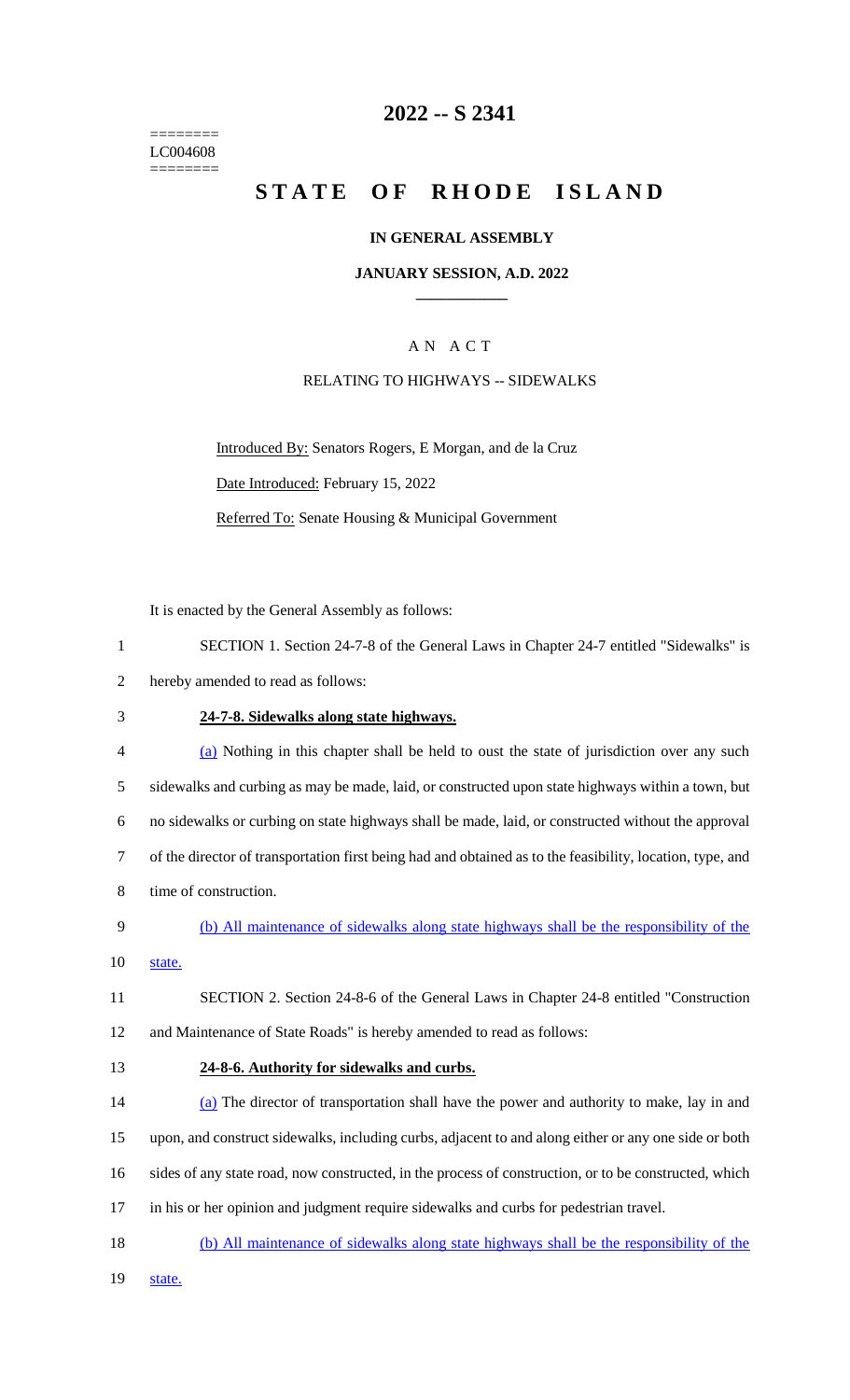1 SECTION 3. This act shall take effect upon passage.

#### $=$ LC004608  $=$